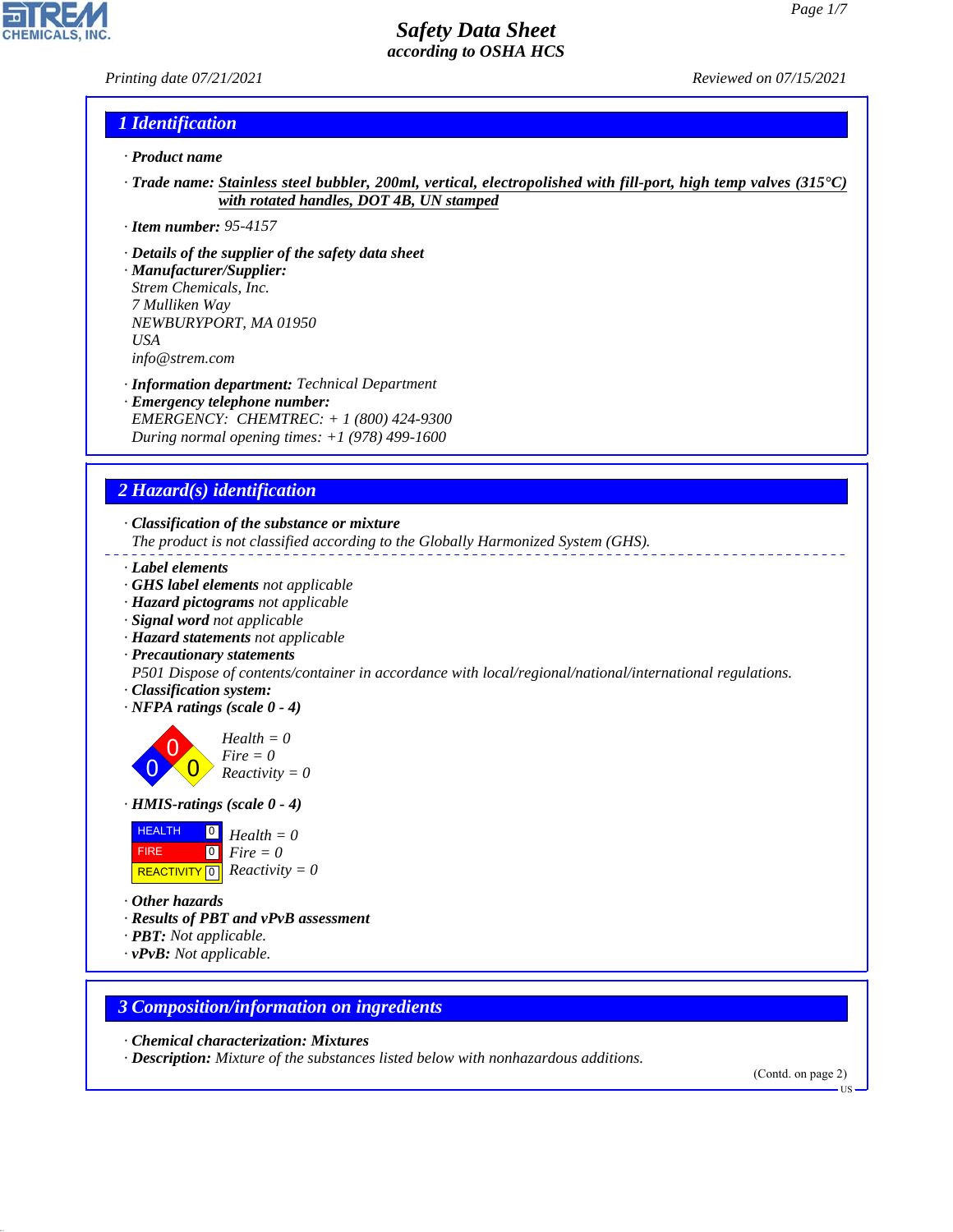*Printing date 07/21/2021 Reviewed on 07/15/2021*

*Trade name: Stainless steel bubbler, 200ml, vertical, electropolished with fill-port, high temp valves (315°C) with rotated handles, DOT 4B, UN stamped*

(Contd. of page 1)

*· Dangerous components: not applicable*

#### *4 First-aid measures*

- *· Description of first aid measures*
- *· General information: No special measures required.*
- *· After inhalation: Supply fresh air; consult doctor in case of complaints.*
- *· After skin contact: Generally the product does not irritate the skin.*
- *· After eye contact: Rinse opened eye for several minutes under running water.*
- *· After swallowing: If symptoms persist consult doctor.*
- *· Information for doctor:*
- *· Most important symptoms and effects, both acute and delayed No further relevant information available.*
- *· Indication of any immediate medical attention and special treatment needed*

*No further relevant information available.*

#### *5 Fire-fighting measures*

- *· Extinguishing media*
- *· Suitable extinguishing agents:*

*CO2, extinguishing powder or water spray. Fight larger fires with water spray or alcohol resistant foam.*

- *· Special hazards arising from the substance or mixture No further relevant information available.*
- *· Advice for firefighters*
- *· Protective equipment: No special measures required.*

#### *6 Accidental release measures*

*· Personal precautions, protective equipment and emergency procedures Not required.*

- *· Environmental precautions: No special measures required.*
- *· Methods and material for containment and cleaning up:*
- *Dispose contaminated material as waste according to item 13.*
- *· Reference to other sections*
- *See Section 7 for information on safe handling.*
- *See Section 8 for information on personal protection equipment.*

*See Section 13 for disposal information.*

#### *· Protective Action Criteria for Chemicals*

*· PAC-1:*

*None of the ingredients is listed.*

*· PAC-2:*

*None of the ingredients is listed.*

*· PAC-3:*

*None of the ingredients is listed.*

#### *7 Handling and storage*

*· Handling:*

44.1.1

*· Precautions for safe handling No special measures required.*

*· Information about protection against explosions and fires: No special measures required.*

(Contd. on page 3)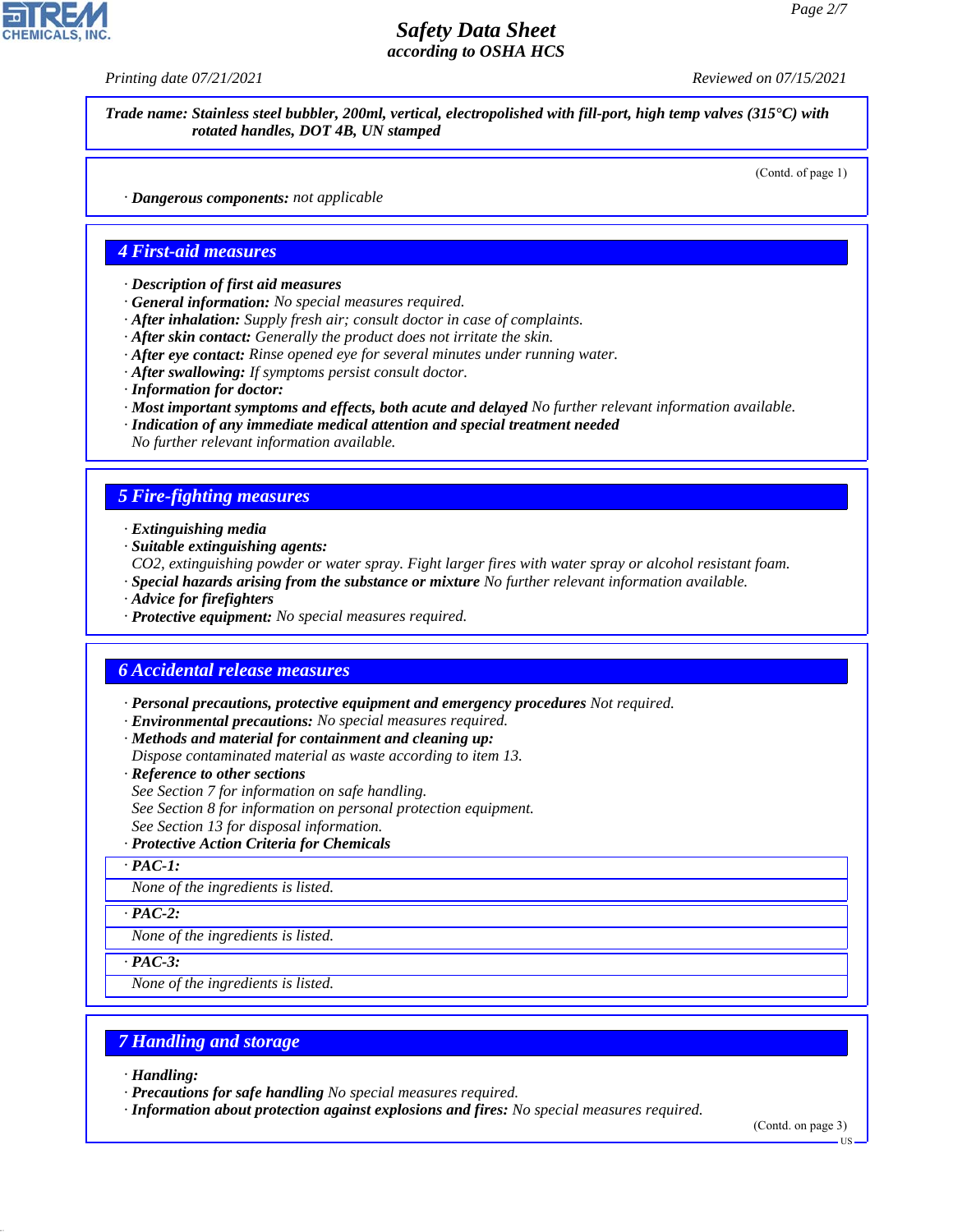*Printing date 07/21/2021 Reviewed on 07/15/2021*

*Trade name: Stainless steel bubbler, 200ml, vertical, electropolished with fill-port, high temp valves (315°C) with rotated handles, DOT 4B, UN stamped*

(Contd. of page 2)

- *· Conditions for safe storage, including any incompatibilities*
- *· Storage:*
- *· Requirements to be met by storerooms and receptacles: No special requirements.*
- *· Information about storage in one common storage facility: Not required.*
- *· Further information about storage conditions: None.*
- *· Specific end use(s) No further relevant information available.*

#### *8 Exposure controls/personal protection*

- *· Additional information about design of technical systems: No further data; see item 7.*
- *· Control parameters*
- *· Components with limit values that require monitoring at the workplace:*

*The product does not contain any relevant quantities of materials with critical values that have to be monitored at the workplace.*

- *· Additional information: The lists that were valid during the creation were used as basis.*
- *· Exposure controls*
- *· Personal protective equipment:*
- *· General protective and hygienic measures:*

*The usual precautionary measures for handling chemicals should be followed.*

- *· Breathing equipment: Not required.*
- *· Protection of hands:*

*The glove material has to be impermeable and resistant to the product/ the substance/ the preparation. Due to missing tests no recommendation to the glove material can be given for the product/ the preparation/ the chemical mixture.*

*Selection of the glove material on consideration of the penetration times, rates of diffusion and the degradation · Material of gloves*

*The selection of the suitable gloves does not only depend on the material, but also on further marks of quality and varies from manufacturer to manufacturer. As the product is a preparation of several substances, the resistance of the glove material can not be calculated in advance and has therefore to be checked prior to the application.*

*· Penetration time of glove material*

*The exact break through time has to be found out by the manufacturer of the protective gloves and has to be observed.*

*· Eye protection: Safety glasses*

| · Information on basic physical and chemical properties |                                         |
|---------------------------------------------------------|-----------------------------------------|
|                                                         |                                         |
|                                                         |                                         |
| Characteristic                                          |                                         |
| Not determined.                                         |                                         |
| Not applicable.                                         |                                         |
|                                                         |                                         |
| Undetermined.                                           |                                         |
| $0 °C$ (32 $°F$ )                                       |                                         |
|                                                         | Crystalline powder<br>Dark orange color |

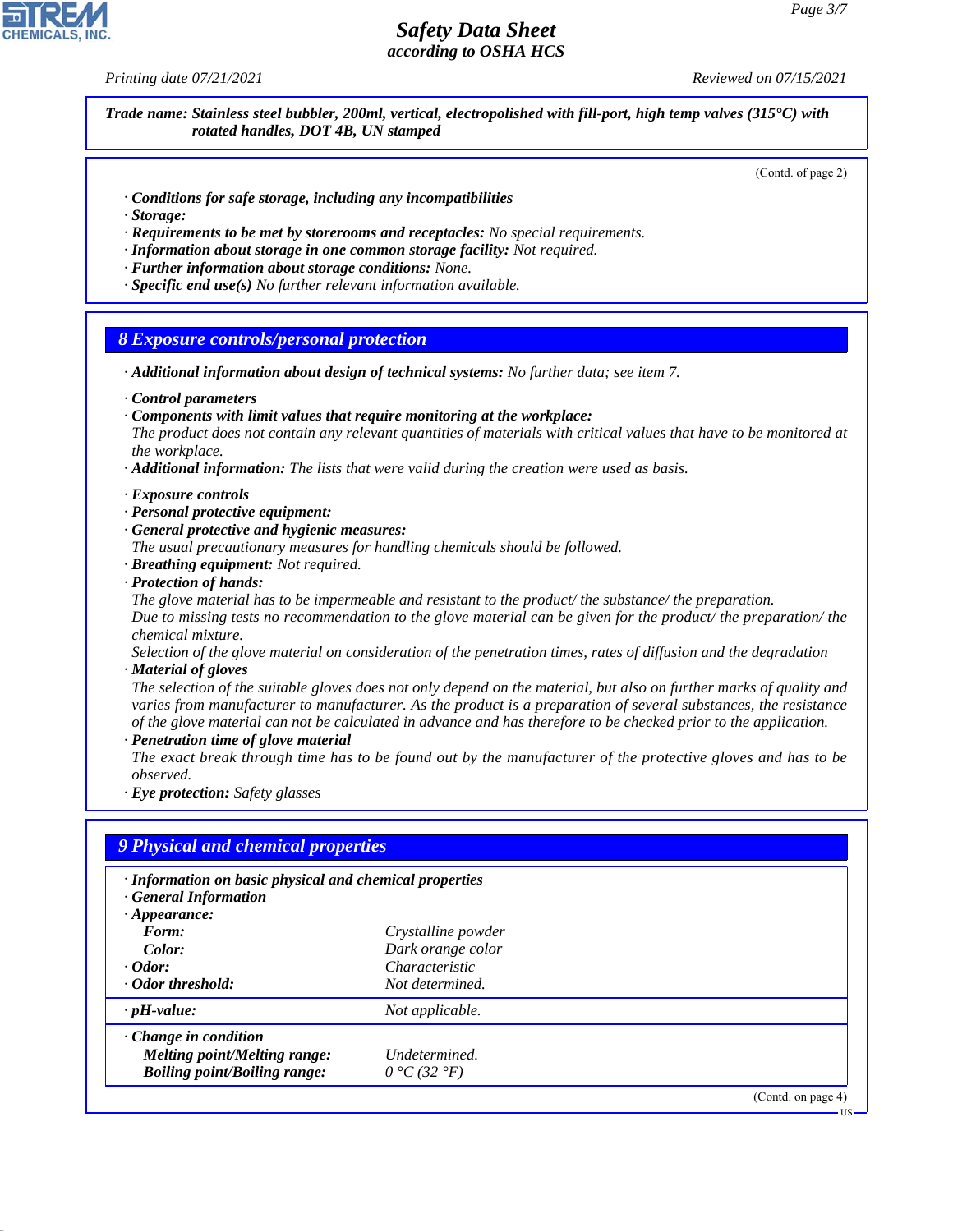*Printing date 07/21/2021 Reviewed on 07/15/2021*

**CHEMICALS, INC** 

*Trade name: Stainless steel bubbler, 200ml, vertical, electropolished with fill-port, high temp valves (315°C) with rotated handles, DOT 4B, UN stamped*

|                                                            |                                               | (Contd. of page 3) |
|------------------------------------------------------------|-----------------------------------------------|--------------------|
| · Flash point:                                             | $0 °C$ (32 $°F$ )                             |                    |
| · Flammability (solid, gaseous):                           | Product is not flammable                      |                    |
| · Ignition temperature:                                    |                                               |                    |
| <i>Decomposition temperature:</i>                          | Not determined.                               |                    |
| $\cdot$ Auto igniting:                                     | Product is not selfigniting.                  |                    |
| · Danger of explosion:                                     | Product does not present an explosion hazard. |                    |
| $\cdot$ Explosion limits:                                  |                                               |                    |
| Lower:                                                     | Not determined.                               |                    |
| Upper:                                                     | Not determined.                               |                    |
| $\cdot$ Vapor pressure:                                    | Not applicable.                               |                    |
| $\cdot$ Density:                                           | Not determined.                               |                    |
| · Relative density                                         | Not determined.                               |                    |
| · Vapor density                                            | Not applicable.                               |                    |
| $\cdot$ Evaporation rate                                   | Not applicable.                               |                    |
| · Solubility in / Miscibility with                         |                                               |                    |
| Water:                                                     | Insoluble.                                    |                    |
| · Partition coefficient (n-octanol/water): Not determined. |                                               |                    |
| · Viscosity:                                               |                                               |                    |
| Dynamic:                                                   | Not applicable.                               |                    |
| Kinematic:                                                 | Not applicable.                               |                    |
| · Solvent content:                                         |                                               |                    |
| Organic solvents:                                          | $0.0\%$                                       |                    |
| <b>VOC</b> content:                                        | 0.0 g/l / 0.00 lb/gl                          |                    |
| Other information                                          | No further relevant information available.    |                    |

## *10 Stability and reactivity*

*· Reactivity No further relevant information available.*

*· Chemical stability*

- *· Thermal decomposition / conditions to be avoided: No decomposition if used according to specifications.*
- *· Possibility of hazardous reactions No dangerous reactions known.*
- *· Conditions to avoid No further relevant information available.*
- *· Incompatible materials: No further relevant information available.*
- *· Hazardous decomposition products: No dangerous decomposition products known.*

## *11 Toxicological information*

- *· Information on toxicological effects*
- *· Acute toxicity:*

44.1.1

- *· Primary irritant effect:*
- *· on the skin: No irritant effect.*
- *· on the eye: No irritating effect.*
- *· Sensitization: No sensitizing effects known.*

(Contd. on page 5)

US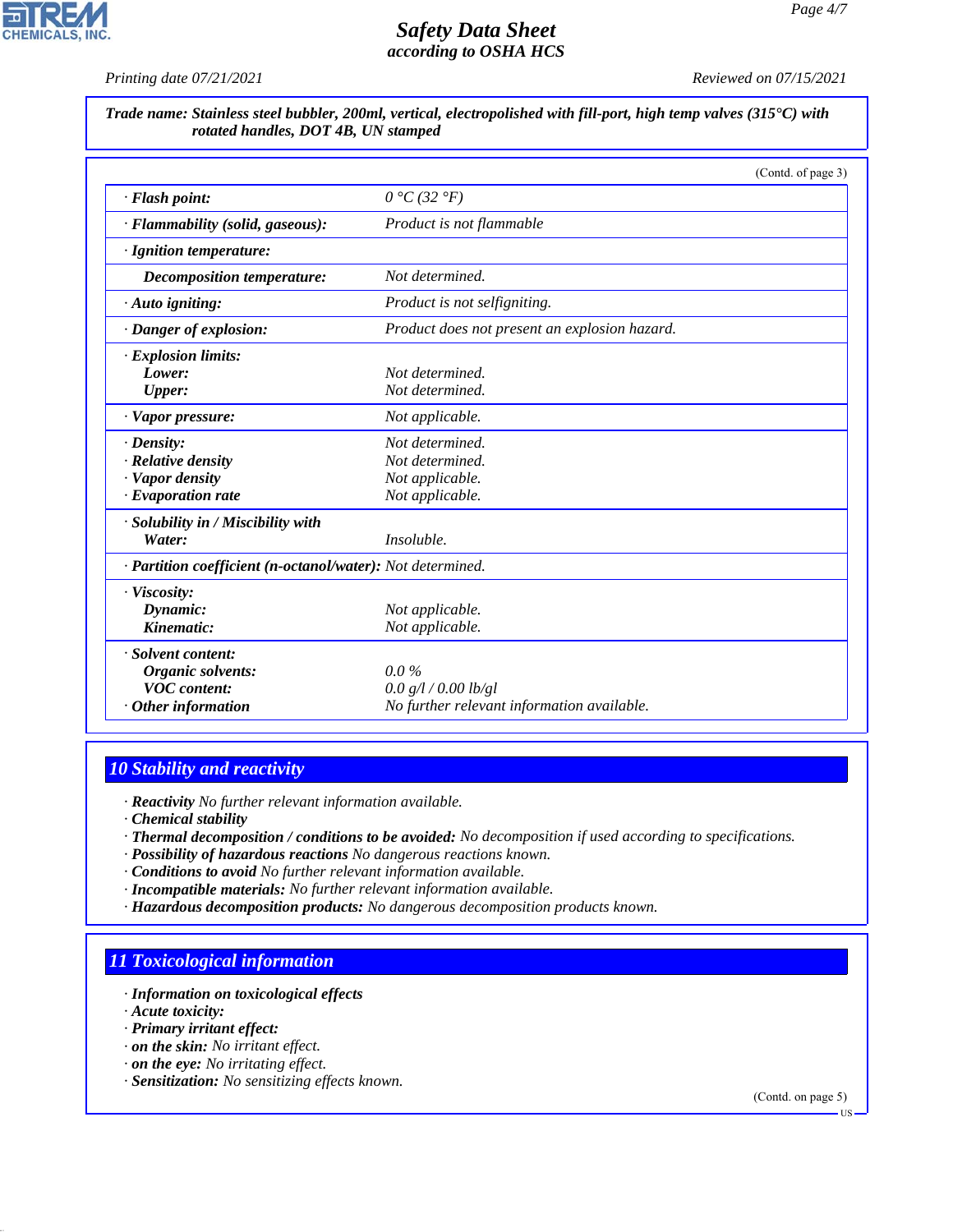**CHEMICALS, INC** 

*Printing date 07/21/2021 Reviewed on 07/15/2021*

*Trade name: Stainless steel bubbler, 200ml, vertical, electropolished with fill-port, high temp valves (315°C) with rotated handles, DOT 4B, UN stamped*

(Contd. of page 4)

#### *· Additional toxicological information:*

*The product is not subject to classification according to internally approved calculation methods for preparations:*

*When used and handled according to specifications, the product does not have any harmful effects according to our experience and the information provided to us.*

#### *· Carcinogenic categories*

*· IARC (International Agency for Research on Cancer)*

*None of the ingredients is listed.*

#### *· NTP (National Toxicology Program)*

*None of the ingredients is listed.*

#### *· OSHA-Ca (Occupational Safety & Health Administration)*

*None of the ingredients is listed.*

## *12 Ecological information*

*· Toxicity*

- *· Aquatic toxicity: No further relevant information available.*
- *· Persistence and degradability No further relevant information available.*
- *· Behavior in environmental systems:*
- *· Bioaccumulative potential No further relevant information available.*
- *· Mobility in soil No further relevant information available.*
- *· Additional ecological information:*
- *· General notes: Not known to be hazardous to water.*
- *· Results of PBT and vPvB assessment*
- *· PBT: Not applicable.*
- *· vPvB: Not applicable.*
- *· Other adverse effects No further relevant information available.*

#### *13 Disposal considerations*

- *· Waste treatment methods*
- *· Recommendation: Disposal must be made according to official regulations.*

*· Recommendation: Disposal must be made according to official regulations.*

## *14 Transport information*

| $\cdot$ UN-Number<br>· DOT, ADN, IMDG, IATA               | not regulated |                    |
|-----------------------------------------------------------|---------------|--------------------|
| $\cdot$ UN proper shipping name<br>· DOT, ADN, IMDG, IATA | not regulated |                    |
| $\cdot$ Transport hazard class(es)                        |               |                    |
| · DOT, ADN, IMDG, IATA<br>$\cdot$ Class                   | not regulated |                    |
|                                                           |               | (Contd. on page 6) |
|                                                           |               | $US -$             |

*<sup>·</sup> Uncleaned packagings:*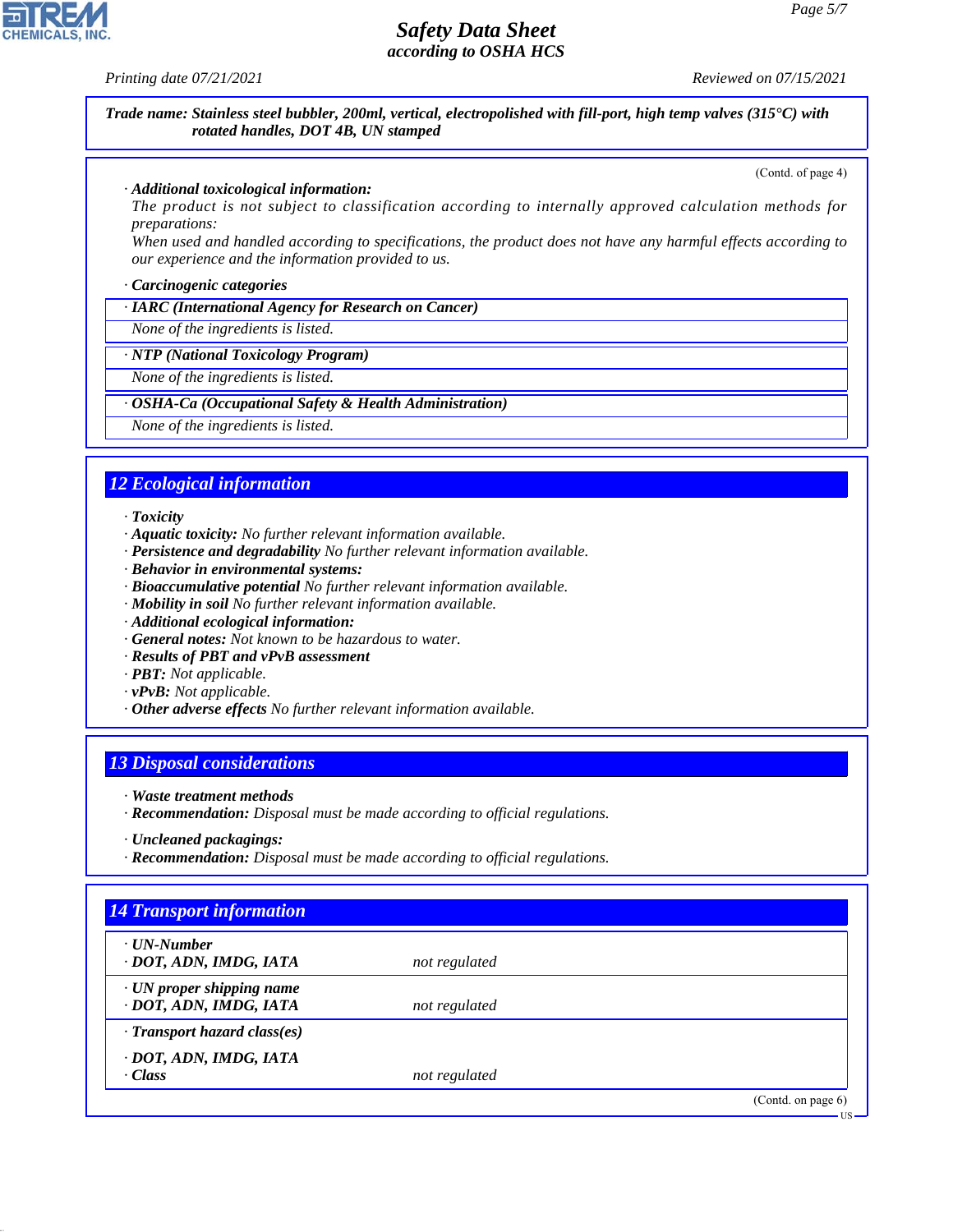*Printing date 07/21/2021 Reviewed on 07/15/2021*

CHEMICALS, INC.

|                                                                                                         |                                                                                                        | (Contd. of page 5) |
|---------------------------------------------------------------------------------------------------------|--------------------------------------------------------------------------------------------------------|--------------------|
| · Packing group<br>· DOT, IMDG, IATA                                                                    | not regulated                                                                                          |                    |
| · Environmental hazards:<br>· Marine pollutant:                                                         | No                                                                                                     |                    |
| · Special precautions for user                                                                          | Not applicable.                                                                                        |                    |
| Transport in bulk according to Annex II of<br><b>MARPOL73/78 and the IBC Code</b>                       | Not applicable.                                                                                        |                    |
| · UN "Model Regulation":                                                                                | not regulated                                                                                          |                    |
| <b>15 Regulatory information</b>                                                                        |                                                                                                        |                    |
|                                                                                                         |                                                                                                        |                    |
| · Sara                                                                                                  | $\cdot$ Safety, health and environmental regulations/legislation specific for the substance or mixture |                    |
| · Section 355 (extremely hazardous substances):                                                         |                                                                                                        |                    |
| None of the ingredients is listed.                                                                      |                                                                                                        |                    |
| · Section 313 (Specific toxic chemical listings):                                                       |                                                                                                        |                    |
| None of the ingredients is listed.                                                                      |                                                                                                        |                    |
| · TSCA (Toxic Substances Control Act):                                                                  |                                                                                                        |                    |
| None of the ingredients is listed.                                                                      |                                                                                                        |                    |
| · Proposition 65                                                                                        |                                                                                                        |                    |
| Chemicals known to cause cancer:                                                                        |                                                                                                        |                    |
| None of the ingredients is listed.                                                                      |                                                                                                        |                    |
| · Chemicals known to cause reproductive toxicity for females:                                           |                                                                                                        |                    |
| None of the ingredients is listed.                                                                      |                                                                                                        |                    |
| Chemicals known to cause reproductive toxicity for males:                                               |                                                                                                        |                    |
| None of the ingredients is listed.                                                                      |                                                                                                        |                    |
| Chemicals known to cause developmental toxicity:                                                        |                                                                                                        |                    |
| None of the ingredients is listed.                                                                      |                                                                                                        |                    |
| · Carcinogenic categories                                                                               |                                                                                                        |                    |
| · EPA (Environmental Protection Agency)                                                                 |                                                                                                        |                    |
| None of the ingredients is listed.                                                                      |                                                                                                        |                    |
| TLV (Threshold Limit Value established by ACGIH)                                                        |                                                                                                        |                    |
| None of the ingredients is listed.                                                                      |                                                                                                        |                    |
| · NIOSH-Ca (National Institute for Occupational Safety and Health)                                      |                                                                                                        |                    |
| None of the ingredients is listed.                                                                      |                                                                                                        |                    |
| GHS label elements not applicable<br>· Hazard pictograms not applicable<br>· Signal word not applicable |                                                                                                        |                    |